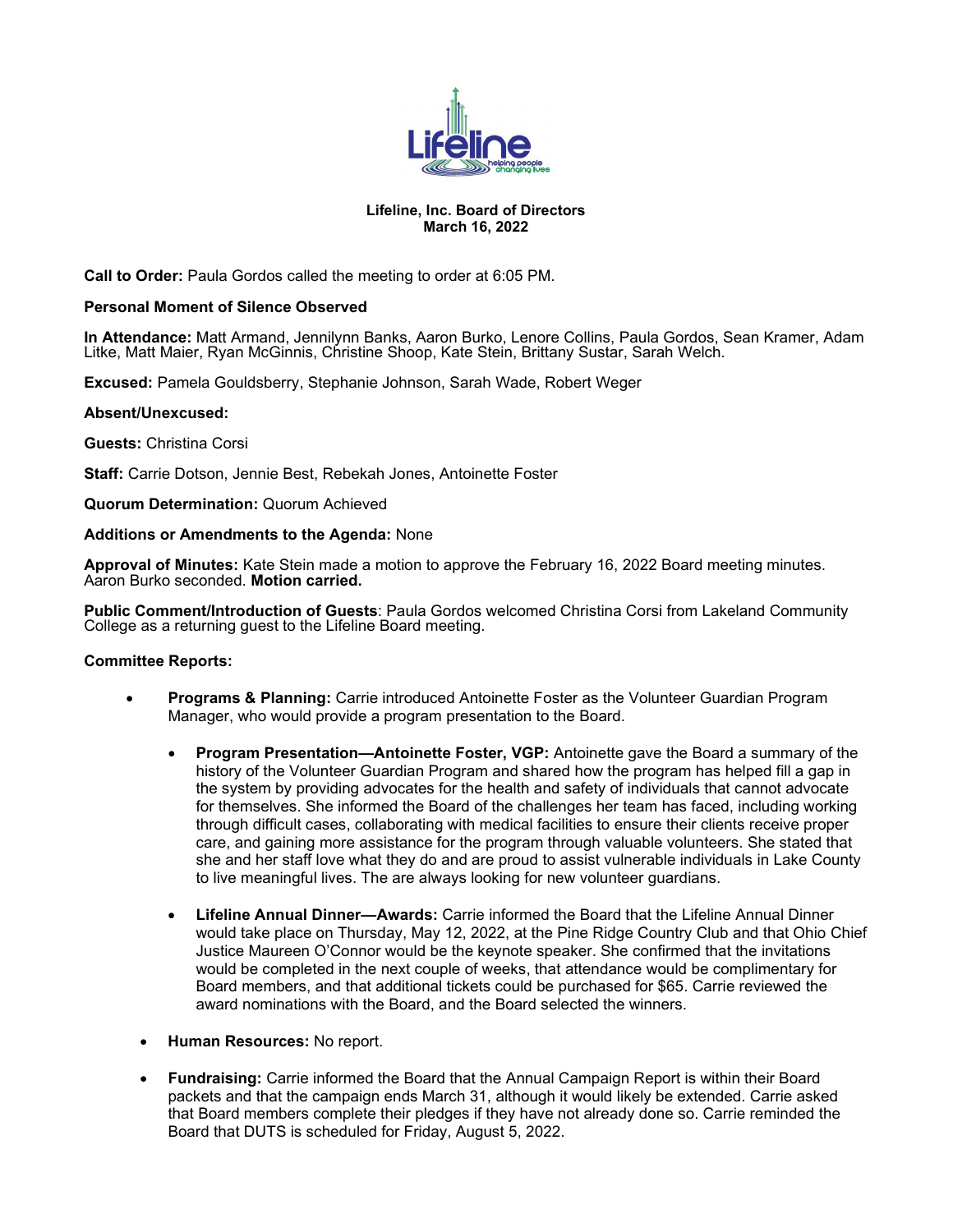- **Finance:**
	- **Fiscal Policies Revision:** Carrie informed the Board that the Finance Committee met and that the meeting minutes were emailed to the Board. Carrie reviewed the proposed revisions to the fiscal policies, including the updating of obsolete language and more accurately describing fiscal processes. Jennilynn Banks made a motion to approve the proposed fiscal policies revision. Sean Kramer seconded. **Motion carried.**
- **By-laws & Membership:** Paula Gordos called for a vote to elect Christina Corsi onto Lifeline's Board of Directors as a private sector representative for Lakeland Community College. Sarah Welch made a motion to vote for Christina Corsi as a member of the Board. Christine Shoop seconded. **Motion carried.**
- **Ad Hoc Facilities Committee:** Carrie referred the Board to their packets for her report and stated that she signed the lease with Consolidated Investment Group on behalf of the Board for the shortterm office space. She continued that Lifeline is working to receive bids from moving companies with the hopes of moving within the first or second week of June 2022. She concluded that the new office space is nearly complete and she would give ninety days' notice to our current landlords within the next week.

**Finance Reports: February 2022:** Carrie informed the Board that the finance report was included in their Board packets. She continued that as of February 2022, Lifeline had revenues of \$1,798,831 and expenditures of \$1,508,003. Carrie gave the Board a summary of Lifeline's expenditures, including significant amounts of rental and utility assistance from the COVID relief programs.

# **Director's Report:**

- **Director Updates**: Carrie informed the Board of the donation provided by McDowell Real Estate Services. They did a book drive for a children's library in the Lifeline lobby. Nicole Rodriguez with McDowell had been on Lifeline's Leadership Lake County Project Team in 2019-20 that was working on a kids' area for our new lobby.
- Carrie informed the Board that Randy Carver of Carver Financial Services is sponsoring a coalition of local community agencies to assist low-income residents of Lake County. Randy is willing to offer \$50,000 in personal funds along with covering marketing costs and has the goal to raise \$500,000 by the end of the year for the project. Intake will be done by Lifeline and the Salvation Army, and Lifeline will be the fiscal agent. Potential assistance will be provided for transportation, childcare, education, and job training through Auburn and Lakeland for participants that want to return to the workforce, or secure higher paying employment. Carrie stated that the logistics are still being worked out and that she would keep the Board updated on progress.
- Carrie informed the Board of an issue currently being resolved with Meritech, our former IT services provider. She stated that Lifeline's IT contract with Meritech was terminated when it ended on December 31, 2021; however, the company is claiming they still have rights to monitor and service Lifeline's copiers. Lifeline's attorney reviewed the termination letter and confirmed that it was clear that there was to be a termination of all contracts and service agreements. Carrie updated that our attorney is issuing a cease and desist letter and that we have since removed Meritech's monitoring software from Lifeline's technology. We will keep the Board informed of this issue.
- Carrie informed the Board of recent efforts to fund the Imagination Library as the program continues to grow. She stated that Lubrizol has agreed to fund the program at \$15,000 a year, which covers approximately three months' worth of books. Additionally, Carrie informed the Board of a fundraising opportunity with the Lake County Captains, which would involve buying and selling a block of tickets, participating in a 50/50 raffle of which Lifeline would earn 25%, along with gaining advertising space on the scoreboard, an informational booth, etc. Carrie concluded that the fundraiser would be on a Friday in June and would be presented to the staff for support by the wellness committee.